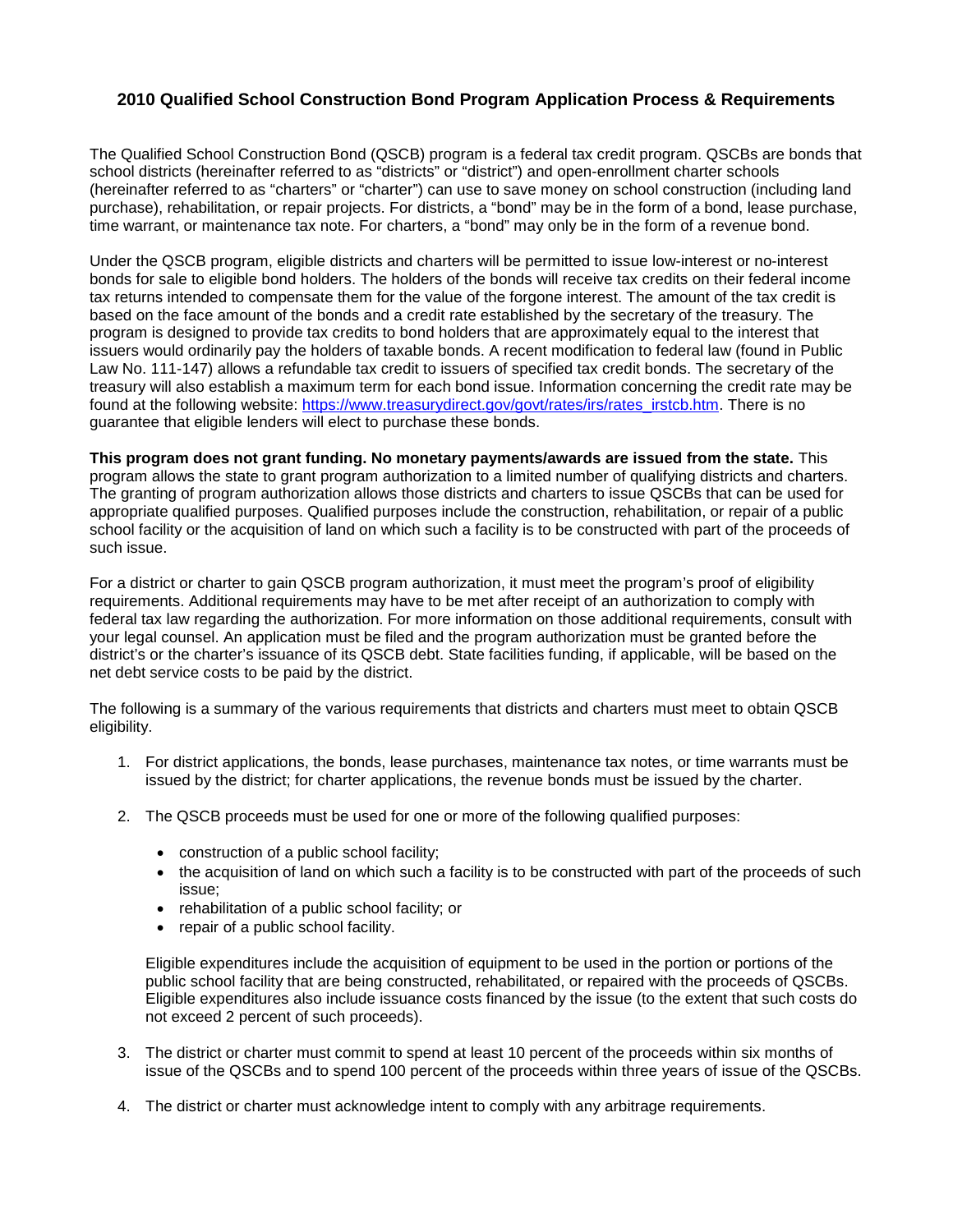- 5. The district or charter must acknowledge intent to comply with the Davis-Bacon Act.
- 6. The district or charter must acknowledge intent to achieve certification under a high-performance building standard if the district or charter will receive additional allocation for such purpose.
- 7. The district or charter must provide costs and project descriptions for the expenditures of the bond funds.
- 8. The application must be signed by the superintendent or another authorized district or charter school official.

## **The 2010 Texas QSCB program application cycle is now open. Applications will be accepted until 5:00 p.m. (CDT), June 30, 2010.**

Completed applications will be considered on a first-come, first-served basis until the state's allocation is fully committed. The 2010 QSCB allocation for Texas is \$547.674 million. Of the state's general allocation, \$100 million is reserved exclusively for charter schools, and an additional amount, still to be determined, will be reserved exclusively for use by some of the large school districts that were not able to fully use their 2009 direct allocations. If the allocations reserved for charter schools and the allocations reserved for the large school districts are not fully committed by the application deadline of June 30, 2010, the reservations will lapse, and the uncommitted allocations will return to the state's overall allocation balance.

The Qualified School Construction Bond Program Application for 2010 must be completed in order to be considered. Only complete applications, which must include project descriptions, will be considered. After the deadline date, all district or charter applications that fully meet the eligibility requirements will be placed in one of two groups: the first group will be those districts and charters that did not receive an authorization from the 2009 QSCB allocation, and the second group will be those districts and charters that did receive an authorization from the 2009 QSCB allocation. Districts and charters that received either a direct allocation or a TEA allocation in 2009 and subsequently chose not to use the allocation will be placed in the second group. Applications within each group will be placed in order based on the date the application was received and/or was first deemed complete, whichever is later. Allocation requests from the first group will be filled before those in the second group. Allocation requests will be filled until the state's allocation is fully committed. Districts and charters identified for allocations will be notified of the amount of debt authorization that may be designated as QSCB eligible. Upon receipt of the QSCB designation, the district or the charter will have one year to issue the QSCBs. If the QSCBs are not issued within the one-year period, the QSCB designation will lapse.

The maximum bond authorization that may be requested per district or charter has been precalculated and can be found in the third column of the spreadsheet at the following TEA website: [http://www.tea.state.tx.us/index4.aspx?id=2147484089.](http://www.tea.state.tx.us/index4.aspx?id=2147484089) The maximum calculated amount for each district or charter is based on the greater of:

- 1) \$5,000,000; or
- 2) {\$5,000,000 + [\$500 x (2009–2010 PEIMS student enrollment 400)]} (Results from this calculation were rounded up to the nearest thousand.)

The maximum bond authorization that may be requested per district or charter per allocation year will be increased by an additional 5 percent (rounded up to the nearest thousand) if the district or charter commits to designing and constructing their projects so that they receive certification under a high-performance building standard such as:

- the Leadership in Energy and Environmental Design (LEED) Green Building Rating System;
- the Texas Collaborative for High Performance Schools (TX-CHPS) criteria;
- the Green Building Initiative's Green Globes criteria; or

• an equivalent standard adopted by the municipality or county in which the projects are located. This amount has been precalculated for each district and charter and can be found in the fourth column of the spreadsheet at the following TEA website: [http://www.tea.state.tx.us/index4.aspx?id=2147484089.](http://tea.state.tx.us./somewhere)